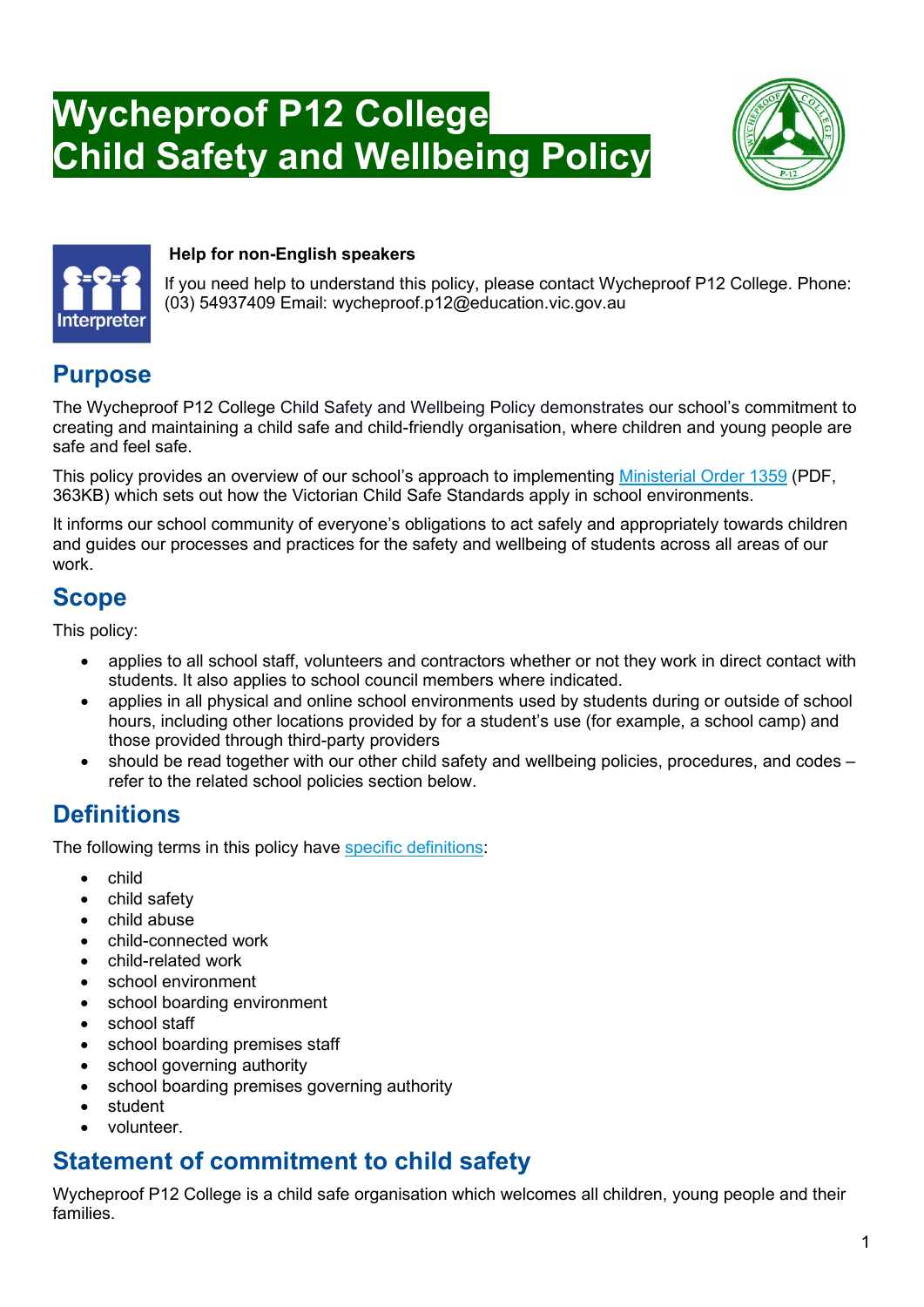We are committed to providing environments where our students are safe and feel safe, where their participation is valued, their views respected, and their voices are heard about decisions that affect their lives. Our child safe policies, strategies and practices are inclusive of the needs of all children and students.

We have no tolerance for child abuse and take proactive steps to identify and manage any risks of harm to students in our school environments.

We promote positive relationships between students and adults and between students and their peers. These relationships are based on trust and respect.

We take proactive steps to identify and manage any risk of harm to students in our school environment. When child safety concerns are raised or identified, we treat these seriously and respond promptly and thoroughly.

Particular attention is given to the child safety needs of Aboriginal students, those from culturally and linguistically diverse backgrounds, international students, students with disabilities, those unable to live at home, children and young people who identify as lesbian, gay, bisexual, trans and gender diverse, intersex and queer (LGBTIQ+) and other students experiencing risk or vulnerability. Inappropriate or harmful behaviour targeting students based on these or other characteristics, such as racism or homophobia, are not tolerated at our school, and any instances identified will be addressed with appropriate consequences. Child safety is a shared responsibility. Every person involved in our school has an important role in promoting child safety and wellbeing and promptly raising any issues or concerns about a child's safety.

We are committed to regularly reviewing our child safe practices, and seeking input from our students, families, staff, and volunteers to inform our ongoing strategies.

### Roles and responsibilities

#### School leadership team

Our school leadership team (comprising the principal and assistant principal) is responsible for ensuring that a strong child safe culture is created and maintained, and that policies and practices are effectively developed and implemented in accordance with Ministerial Order 1359.

The principal and assistant principal will:

- ensure effective child safety and wellbeing governance, policies, procedures, codes and practices are in place and followed
- model a child safe culture that facilitates the active participation of students, families and staff in promoting and improving child safety, cultural safety and wellbeing
- enable inclusive practices where the diverse needs of all students are considered
- reinforce high standards of respectful behaviour between students and adults, and between students
- promote regular open discussion on child safety issues within the school community including at leadership team meetings, staff meetings and school council meetings
- facilitate regular professional learning for staff and volunteers (where appropriate) to build deeper understandings of child safety, cultural safety, student wellbeing and prevention of responding to abuse
- create an environment where child safety complaints and concerns are readily raised, and no one is discouraged from reporting an allegation of child abuse to relevant authorities.

#### School staff and volunteers

All staff and volunteers will:

- participate in child safety and wellbeing induction and training provided by the school or the Department of Education and Training, and always follow the school's child safety and wellbeing policies and procedures
- act in accordance with our Child Safety Code of Conduct (refer to policy location: Staff Shared Folder – Policy Folder – Child Safety Folder)
- identify and raise concerns about child safety issues in accordance with our Child Safety Responding and Reporting Obligations Policy and Procedures, including following the Four Critical Actions for **Schools**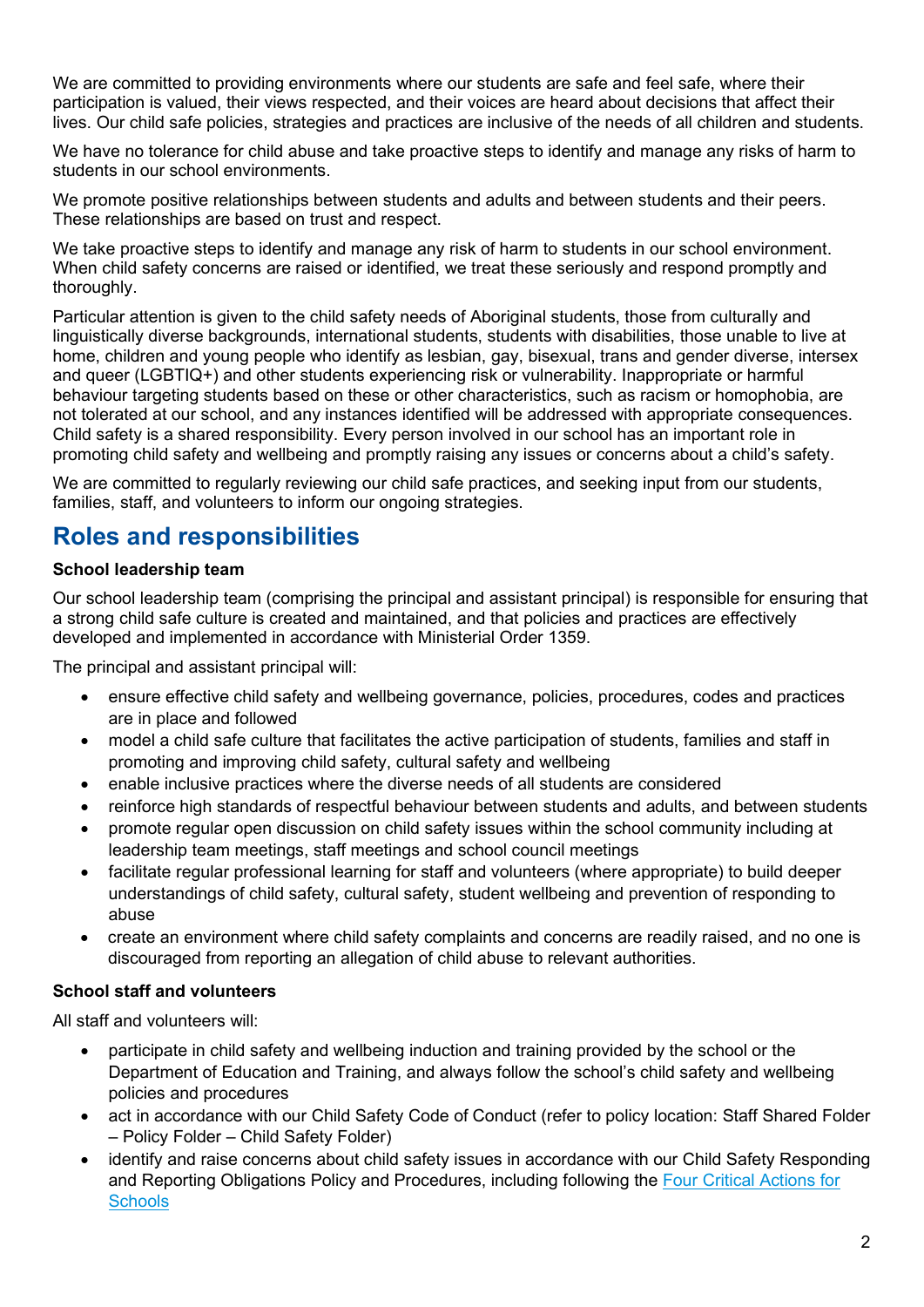- ensure students' views are taken seriously and their voices are heard about decisions that affect their lives
- implement inclusive practices that respond to the diverse needs of students.

#### School council

In performing the functions and powers given to them under the Education and Training Reform Act 2006, school council members will:

- champion and promote a child safe culture with the broader school community
- ensure that child safety is a regular agenda item at school council meetings
- undertake annual training on child safety
- approve updates to, and act in accordance with the Child Safety Code of Conduct to the extent that it applies to school council employees and members
- when hiring school council employees, ensure that selection, supervision, and management practices are child safe (At our Wycheproof P12 College, school council employment duties are delegated to the principal who is bound by this policy)

#### Specific staff child safety responsibilities

School leadership at Wycheproof P12 College will be responsible for implementing our child safety policies and practices, including staff and volunteer training.

Our principal and assistant principal are the first point of contact for child safety concerns or queries and for coordinating responses to child safety incidents.

- The principal is responsible for monitoring the school's compliance with the Child Safety and Wellbeing Policy. Anyone in our school community should approach [principal or assistant principal] if they have any concerns about the school's compliance with the Child Safety and Wellbeing Policy.
- The principal is responsible for informing the school community about this policy, and making it publicly available.
- Other specific roles and responsibilities are named in other child safety policies and procedures, including the Child Safety Code of Conduct, Child Safety Responding and Reporting Obligations (including Mandatory Reporting) Policy and Procedures, and Child Safety Risk Register.

Our school has also established a Wellbeing and Transition Team who regularly monitor all policies and procedures relating to child safety. The Wellbeing and Transition Team meet throughout the year to identify and respond to any ongoing matters related to child safety and wellbeing. The SRC provides an opportunity for students to provide input into school strategies.

Our Wellbeing and Transition Team also has responsibility of monitoring the Wycheproof P12 College Child Risk Register.

# Child Safety Code of Conduct

Our Child Safety Code of Conduct sets the boundaries and expectations for appropriate behaviours between adults and students. It also clarifies behaviours that are not acceptable in our physical and online environments.

We ensure that students also know what is acceptable and what is not acceptable so that they can be clear and confident about what to expect from adults in the school.

The Child Safety Code of Conduct also includes processes to report inappropriate behaviour.

# Managing risks to child safety and wellbeing

At our school we identify, assess and manage risks to child safety and wellbeing in our physical and online school environments. These risks are managed through our child safety and wellbeing policies, procedures and practices, and in our activity specific risk registers, such as those we develop for off-site overnight camps, adventure activities and facilities and services we contract through third party providers for student use.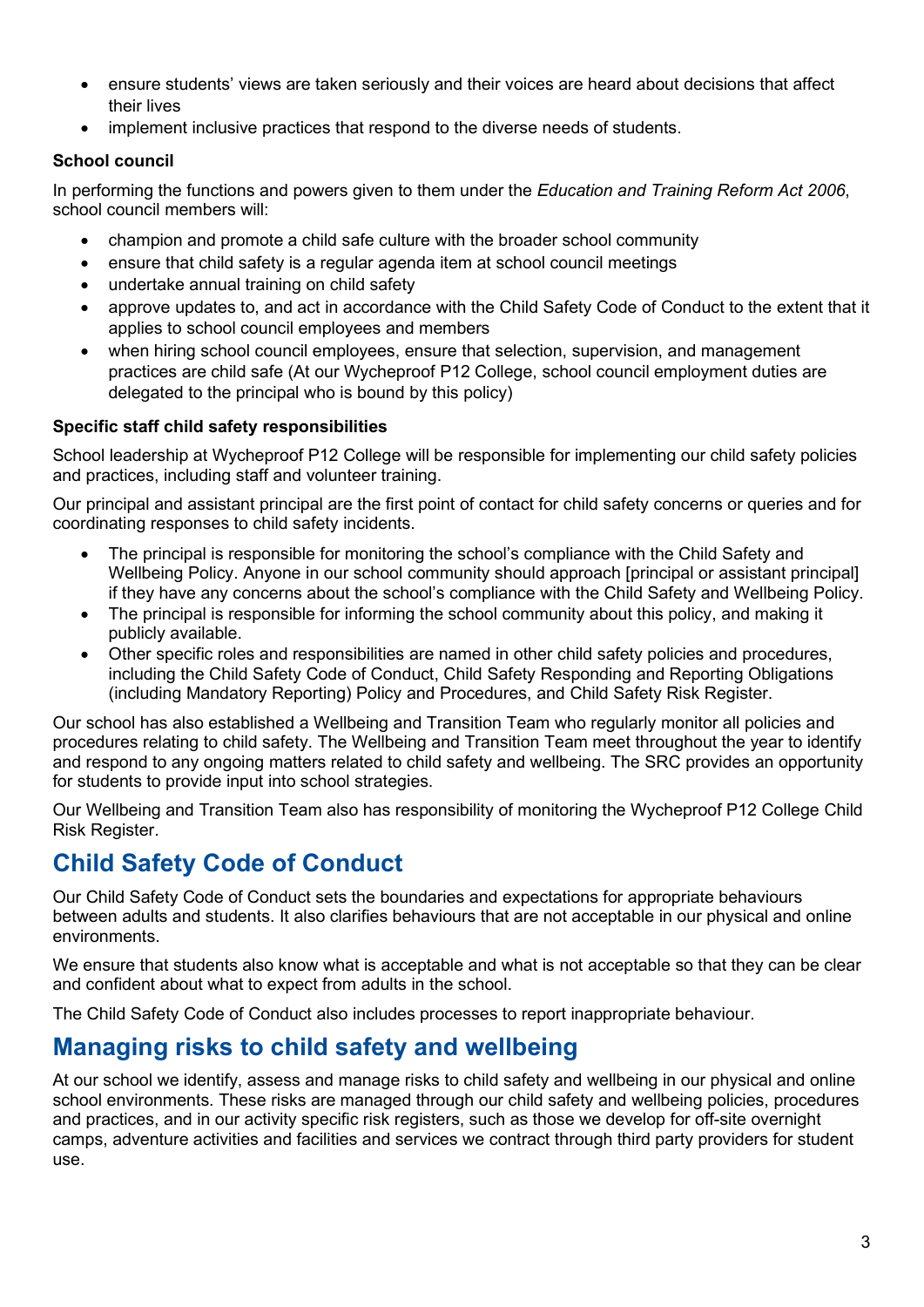Our Child Safety Risk Register is used to record any identified risks related to child abuse alongside actions in place to manage those risks. Our Wellbeing and Transition Team will monitor and evaluate the effectiveness of the actions in the Child Safety Risk Register at least annually.

# Establishing a culturally safe environment

At Wycheproof P12 College, we are committed to establishing an inclusive and culturally safe school where the strengths of Aboriginal culture, values and practices are respected.

We think about how every student can have a positive experience in a safe environment. For Aboriginal students, we recognise the link between Aboriginal culture, identity and safety and actively create opportunities for Aboriginal students and the Aboriginal community to have a voice and presence in our school planning, policies, and activities.

We have developed the following strategies to promote cultural safety in our school community:

- Demonstrating respect through Acknowledgment of Country (every Wednesday at Whole School Assembly)
- Flying of the Australian Aboriginal Flag to recognise important indigenous time periods throughout the year
- Develop and implement curriculum that acknowledges, explores and celebrates the Aboriginal and Torres Strait Islander Peoples' way of life and their connection to country

To support child safety and wellbeing at Wycheproof P12 College, we work to create an inclusive and supportive environment that encourages students and families to contribute to our child safety approach and understand their rights and their responsibilities.

Respectful relationships between students are reinforced and we encourage strong friendships and peer support in the school to ensure a sense of belonging through implementing our whole school approach to Respectful Relationships, our student Code of Conduct, our school values.

We inform students of their rights through our whole school approach to Respectful Relationships and give them the skills and confidence to recognise unsafe situations with adults or other students and to speak up and act on concerns relating to themselves or their peers. We ensure our students know who to talk to if they are worried or feeling unsafe and we encourage them to share concerns with a trusted adult at any time. Students and families can also access information on how to report concerns at http://www.wychep12.vic.edu.au/

When the school is gathering information in relation to a complaint about alleged misconduct or abuse of a child, we will listen to the complainant's account and take them seriously, check our understanding of the complaint, support the student and keep them (and their parents and carers, as appropriate) informed about progress.

### Family engagement

Our families and the school community have an important role in monitoring and promoting children's safety and wellbeing and helping children to raise any concerns.

To support family engagement, at Wycheproof P12 College we are committed to providing families and community with accessible information about our school's child safe policies and practices and involving them in our approach to child safety and wellbeing.

We will create opportunities for families to have input into the development and review of our child safety policies and practices and encourage them to raise any concerns and ideas for improvement.

We do this by:

- Seeking input from families and the community through the school website, newsletters, other communications, school council, staff meetings etc.
- all of our child safety policies and procedures will be available for students and parents at http://www.wychep12.vic.edu.au/
- Newsletters and emails via XUNO will inform families and the school community about any significant updates to our child safety policies or processes, and strategies or initiatives that we are taking to ensure student safety.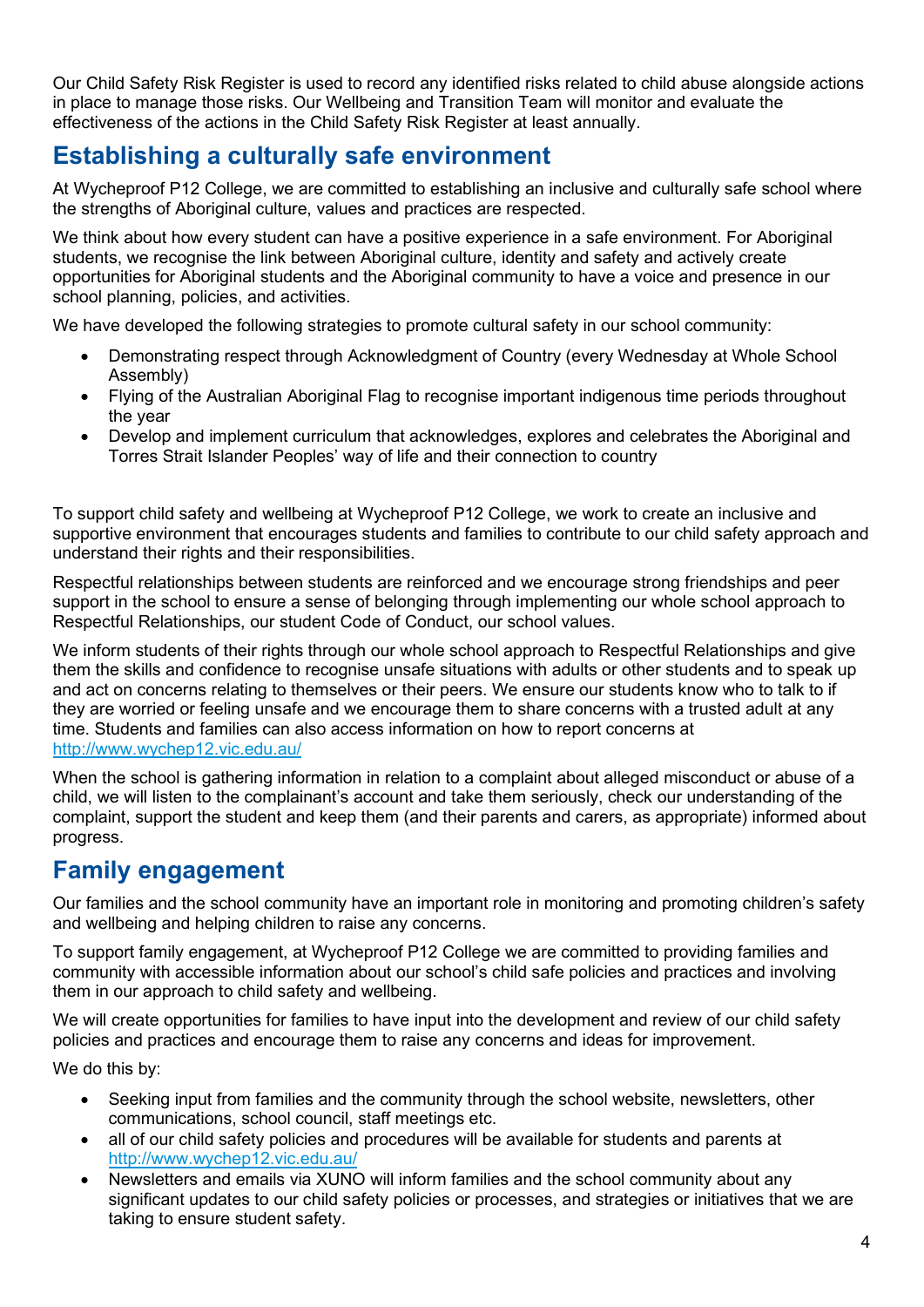• PROTECT Child Safety posters will be displayed across the school.

# Diversity and equity

As a child safe organisation, we celebrate the rich diversity of our students, families and community and promote respectful environments that are free from discrimination. Our focus is on wellbeing and growth for all.

We recognise that every child has unique skills, strengths and experiences to draw on.

We pay particular attention to individuals and groups of children and young people in our community with additional and specific needs. This includes tailoring our child safety strategies and supports to the needs of:

- Aboriginal children and young people
- children from culturally and linguistically diverse backgrounds
- children and young people with disabilities
- children unable to live at home or impacted by family violence
- international students
- children and young people who identify as LGBTIQ+.

Our Student Wellbeing and Engagement Policy provides more information about the measures we have in place to support diversity and equity.

### Suitable staff and volunteers

At Wycheproof P12 College, we apply robust child safe recruitment, induction, training, and supervision practices to ensure that all staff, contractors, and volunteers are suitable to work with children.

#### Staff recruitment

When recruiting staff, we follow the Department of Education and Training's recruitment policies and guidelines, available on the Policy and Advisory Library (PAL) at:

- Recruitment in Schools
- Suitability for Employment Checks
- School Council Employment
- Contractor OHS Management.

When engaging staff to perform child-related work, we:

- sight, verify and record the person's Working with Children clearance or equivalent background check such as a Victorian teaching registration
- collect and record:
	- o proof of the person's identity and any professional or other qualifications
	- $\circ$  the person's history of working with children
	- o references that address suitability for the job and working with children.

#### Staff induction

All newly appointed staff will be expected to participate in our child safety and wellbeing induction program. The program will include a focus on:

- the Child Safety and Wellbeing Policy (this document)
- the Child Safety Code of Conduct
- the Child Safety Responding and Reporting Obligations (including Mandatory Reporting) Policy and Procedures and
- any other child safety and wellbeing information that school leadership considers appropriate to the nature of the role.

#### Ongoing supervision and management of staff

All staff engaged in child-connected work will be supervised appropriately to ensure that their behaviour towards children is safe and appropriate.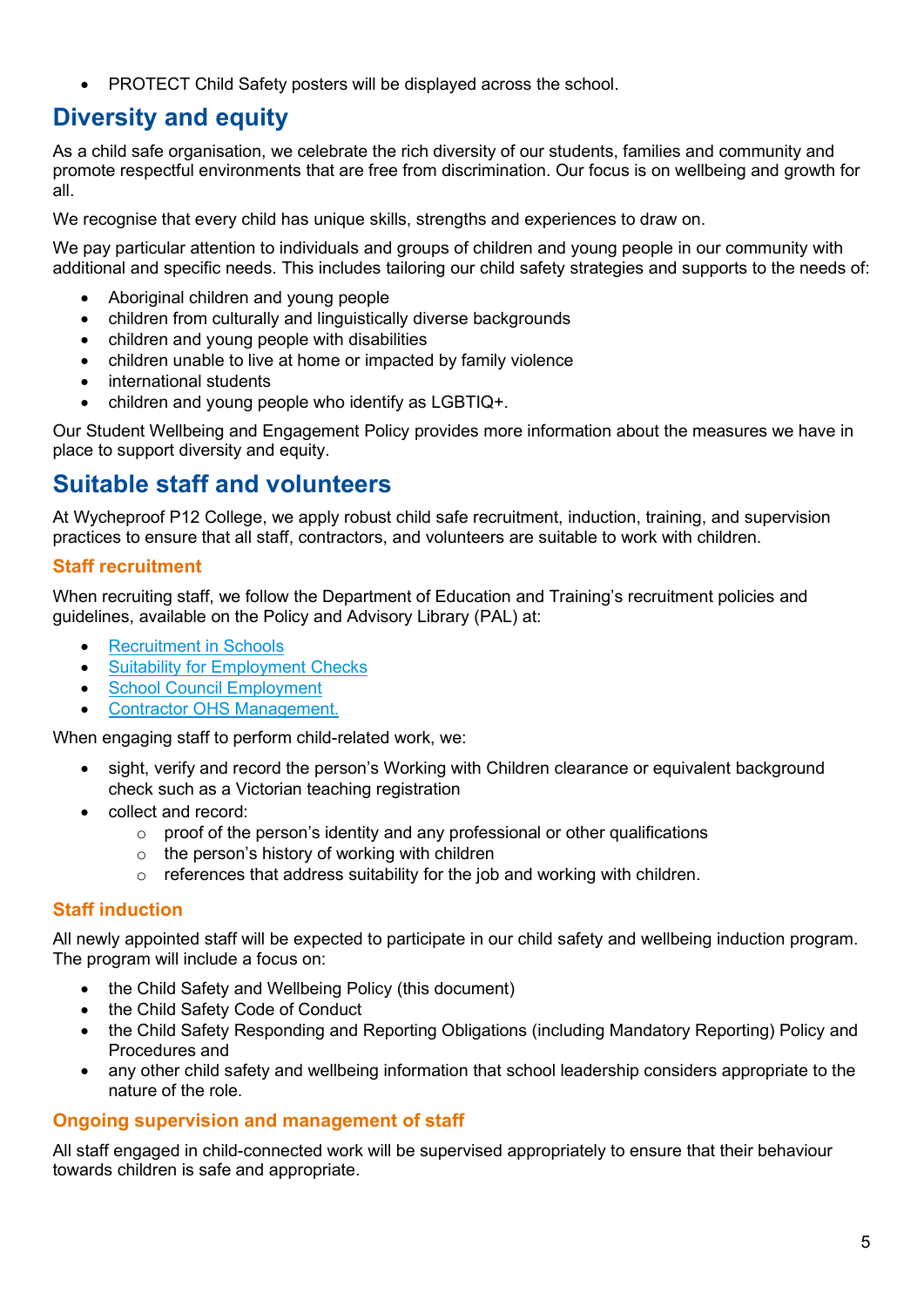Staff will be monitored and assessed to ensure their continuing suitability for child-connected work. This will be done by all staff taking responsibility for monitoring and reporting any inappropriate behaviour towards students and performance reviews.

Inappropriate behaviour towards children and young people will be managed swiftly and in accordance with our school and department policies and our legal obligations. Child safety and wellbeing will be paramount.

#### Suitability of volunteers

All volunteers are required to comply with our Volunteers Policy, which describes how we assess the suitability of prospective volunteers and outlines expectations in relation to child safety and wellbeing induction and training, and supervision and management.

### Child safety knowledge, skills and awareness

Ongoing training and education are essential to ensuring that staff understand their roles and responsibilities and develop their capacity to effectively address child safety and wellbeing matters.

In addition to the child safety and wellbeing induction, our staff will participate in a range of training and professional learning to equip them with the skills and knowledge necessary to maintain a child safe environment.

Staff child safety and wellbeing training will be delivered at least annually and will include guidance on:

- our school's child safety and wellbeing policies, procedures, codes, and practices
- completing the Protecting Children Mandatory Reporting and Other Legal Obligations online module
- recognising indicators of child harm including harm caused by other children and students
- responding effectively to issues of child safety and wellbeing and supporting colleagues who disclose harm
- how to build culturally safe environments for children and students
- information sharing and recordkeeping obligations
- how to identify and mitigate child safety and wellbeing risks in the school environment.

Other professional learning and training on child safety and wellbeing, for example, training for our volunteers, will be tailored to specific roles and responsibilities and any identified or emerging needs or issues.

#### School council training and education

To ensure our school council is equipped with the knowledge required to make decisions in the best interests of student safety and wellbeing, and to identify and mitigate child safety and wellbeing risks in our school environment, the council is trained at least annually. Training includes guidance on:

- individual and collective obligations and responsibilities for implementing the Child Safe Standards and managing the risk of child abuse
- child safety and wellbeing risks in our school environment
- Wycheproof P12 College child safety and wellbeing policies, procedures, codes and practices

### Complaints and reporting processes

Wycheproof P12 College fosters a culture that encourages staff, volunteers, students, parents, and the school community to raise concerns and complaints. This makes it more difficult for breaches of the code of conduct, misconduct or abuse to occur and remain hidden.

We have clear pathways for raising complaints and concerns and responding and this is documented in our school's Complaint Policy. The Complaints Policy can be found at the school website: http://www.wychep12.vic.edu.au/

If there is an incident, disclosure, allegation or suspicion of child abuse, all staff and volunteers (including school council employees) must follow our Child Safety Responding and Reporting Obligations Policy and Procedures. Our policy (available: http://www.wychep12.vic.edu.au/ ) and procedures address complaints and concerns of child abuse made by or in relation to a child or student, school staff, volunteers, contractors, service providers, visitors or any other person while connected to the school.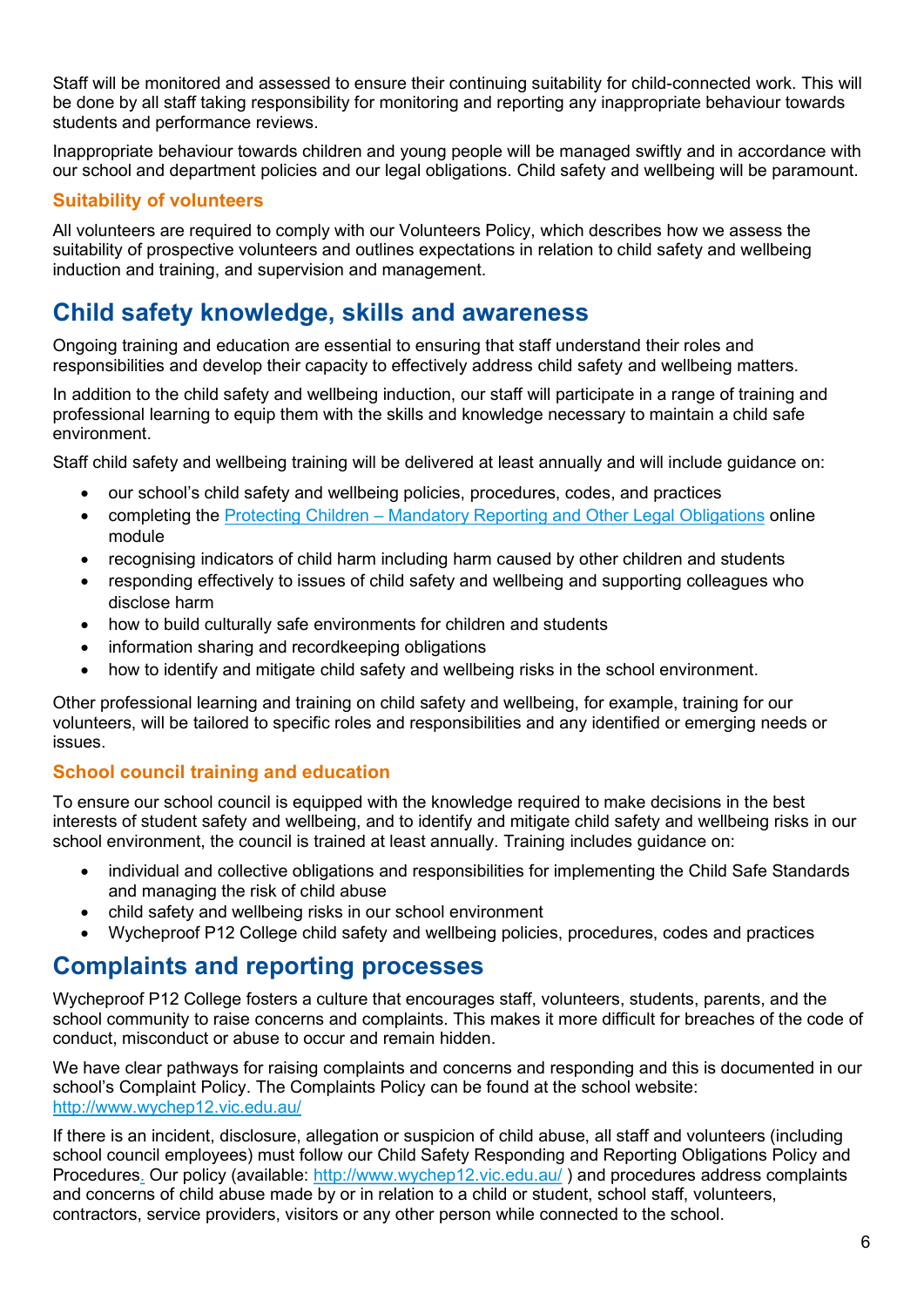As soon as any immediate health and safety concerns are addressed, and relevant school staff have been informed, we will ensure our school follows:

- the Four Critical Actions for complaints and concerns relating to adult behaviour towards a child
- the Four Critical Actions: Student Sexual Offending for complaints and concerns relating to student sexual offending

Our Student Wellbeing and Engagement Policy and Bullying Prevention Policy (available: http://www.wychep12.vic.edu.au/ ) cover complaints and concerns relating to student physical violence or other harmful behaviours.

### Communications

Wycheproof P12 College is committed to communicating our child safety strategies to the school community through:

- ensuring that key child safety and wellbeing policies are available on our website including the Child Safety and Wellbeing Policy (this document), Child Safety Code of Conduct, and the Child Safety Responding and Reporting Obligations (including Mandatory Reporting) Policy and Procedure
- displaying PROTECT around the school
- updates in our school newsletter or XUNO emails
- ensuring that child safety is a regular agenda item at school leadership meetings, staff meetings and school council meetings.

### Privacy and information sharing

Wycheproof P12 College collects, uses, and discloses information about children and their families in accordance with Victorian privacy laws, and other relevant laws. For information on how our school collects, uses and discloses information refer to: Schools' Privacy Policy.

### Records management

We acknowledge that good records management practices are a critical element of child safety and wellbeing and manage our records in accordance with the Department of Education and Training's policy: Records Management – School Records

### Review of child safety practices

At Wycheproof P12 College we have established processes for the review and ongoing improvement of our child safe policies, procedures, and practices.

We will:

- review and improve our policy every 2 years or after any significant child safety incident
- analyse any complaints, concerns, and safety incidents to improve policy and practice
- act with transparency and share pertinent learnings and review outcomes with school staff and our school community.

### Related policies and procedures

This Child Safety and Wellbeing Policy is to be read in conjunction with other related school policies, procedures, and codes. These include our:

- Bullying Prevention Policy
- Child Safety Responding and Reporting Obligations Policy and Procedures
- Child Safety Code of Conduct
- Complaints Policy
- Digital Learning Policy
- Inclusion and Diversity Policy
- Student Wellbeing and Engagement Policy
- Visitors Policy
- Volunteers Policy